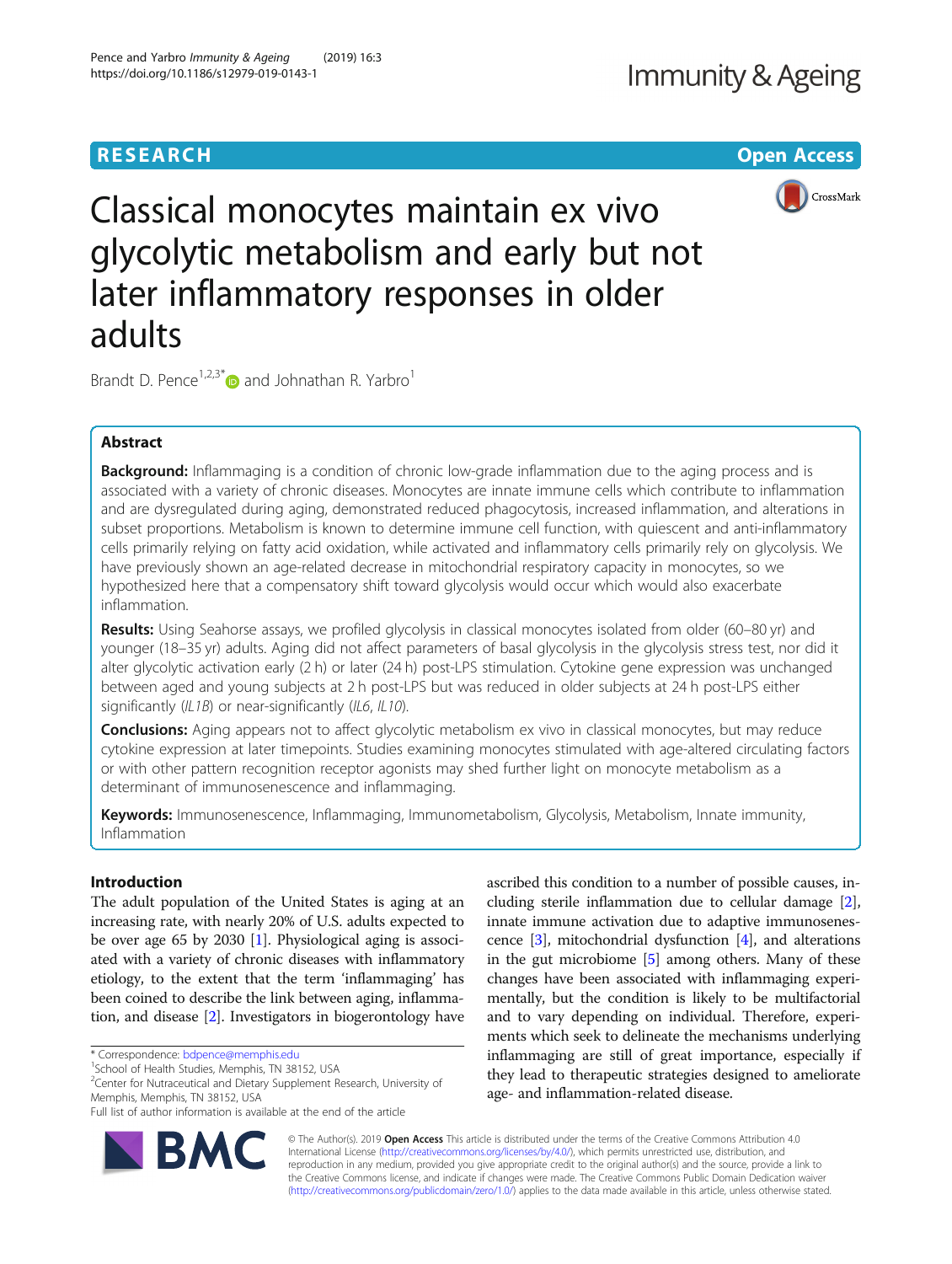A key player in age-related innate immune dysfunction is the monocyte, a circulating cell with important functions including antigen presentation, phagocytosis, and cytokine production [\[6](#page-6-0)]. Dysregulation of monocyte phenotype and/or function is associated with chronic diseases including but not limited to various cancers [\[7\]](#page-7-0) and cardiovascular and renal diseases [\[8,](#page-7-0) [9\]](#page-7-0). Aging alters monocyte subpopulation proportions and integrin expression patterns and increases basal cytokine production [\[10](#page-7-0), [11\]](#page-7-0). Despite this, the mechanisms underlying age-related monocyte dysfunction are not well-understood.

Immunometabolic processes have become important avenues of inquiry in the last decade. It is now clear that the majority of immune cell types upregulate glycolytic ATP production during activation in order to meet enhanced energy demands [[12\]](#page-7-0). While this has received increased attention in recent years, monocytes have long been known to utilize glycolysis during cellular activation by lipopolysaccharide, with studies dating back at least to the mid-1980s having documented the phenomenon [[13](#page-7-0)–[15](#page-7-0)]. To our knowledge, despite studies demonstrating altered basal and LPS-stimulated cytokine responses in monocytes from older adults [\[11](#page-7-0)], the impact of aging on parameters of glycolysis in monocytes has not been investigated. However, we recently demonstrated mitochondrial dysfunction in monocytes isolated from older adults  $[16]$  $[16]$ , which we speculate may reduce the ability of these cells to utilize oxidative energy production and therefore may dispose them to a greater reliance on glycolysis. Therefore, we hypothesized that monocytes from older adults would show greater levels of basal and activated glycolysis, and that this would be associated with greater inflammation.

#### Methods

## Subjects

We recruited young (18–35 yr) and older (60–80 yr) subjects from the Greater Memphis area. Subjects were not excluded on the basis of race, sex, or socioeconomic status, but were excluded if they had a previous diagnosis of inflammatory or metabolic diseases. Medication use is described in Additional file [1:](#page-6-0) Table S1. Subjects were recruited in two cohorts as the 2 h LPS assay described below was added after initial data collection was complete. Cohort 1 subjects are the same individuals as those reported in our previous paper [\[16\]](#page-7-0). Not all subjects from cohort 1 were available for follow-up testing, so for cohort 2 several new subjects were recruited to replace cohort 1 subjects who were no longer available. Overall,  $N = 3$  young and  $N = 6$  aged individuals participated in both cohorts. All protocols were approved by the Institutional Review Board at the University of Memphis (protocol #4361).

#### Monocyte isolation

Monocytes were isolated as previously described [[16](#page-7-0)] from 8 to 16 ml EDTA-treated whole blood using an immunomagnetic negative selection kit (StemCell Technologies, Vancouver, CAN). Subjects fasted overnight prior to each blood collection. Our previous work [[16\]](#page-7-0) demonstrated that aging had no impact on monocyte purity resulting from the isolation process, with both groups averaging around 90% purity by CD14 staining and flow cytometry. The isolation kit includes CD16 depletion, thus only classical monocytes are isolated, which was confirmed by flow cytometry in our previous publication  $[16]$ . We conducted all downstream assays or lysed cells immediately after cell isolation; no cells were frozen for later analysis.

## Extracellular flux assays

We conducted several analyses for glycolysis, based on extracellular acidification rate (ECAR), on a Seahorse XFp analyzer (Agilent, Santa Clara, CA). For all assays, 1.5 ×  $10<sup>5</sup>$  monocytes were plated per well in duplicate or triplicate on a sterile XFp plate coated with 0.56 μg Cell-Tak (Corning Inc., Corning, NY) per well. All plates were incubated at 37 °C in a non-CO<sub>2</sub> incubator for 1 h prior to analysis on the XFp system to stabilize plate  $CO<sub>2</sub>$  levels. For all assays, ECAR was expressed relative to cell number, as determined by microscopy with manual counting at 10× using an inverted microscope, in order to correct for technical variance in cell seeding density. All cell counts were obtained immediately following the Seahorse assay and immediately preceding the processing for gene expression analysis (if applicable).

The Glycolysis Stress Test was performed based on manufacturer's instructions with serial stimulations in the following sequence: (A) 10 mM glucose; (B) 1 μM oligomycin; (C)  $1 \mu$ M oligomycin  $(2 \mu)$  final concentration); (D) 50 mM 2-deoxyglucose. The non-standard dual oligomycin injection was performed on advice from technical support to overcome a delayed monocyte response to oligomycin seen during optimization. Parameters calculated from the Glycolysis Stress Test include basal glycolysis, glycolytic capacity, glycolytic reserve, and non-glycolytic acidification. A visualization of parameter calculations is shown in Fig. [1](#page-2-0)a. The assay strategy was adapted from previous work in monocytes [[17](#page-7-0)].

To determine the immediate glycolytic response to an inflammatory stimulus, we stimulated XFp-plated monocytes with 10 ng·ml<sup>-1</sup> lipopolysaccharide (LPS) and analyzed ECAR over the course of 2 h. This protocol was adapted from a previous report by Raulien et al. [[18](#page-7-0)]. The difference between minimal pre- and maximal post-LPS ECAR was compared between aged and young to determine whether aging affected the magnitude of the response. To determine differences in the kinetic response, ECAR area under the curve (AUC) was calculated by the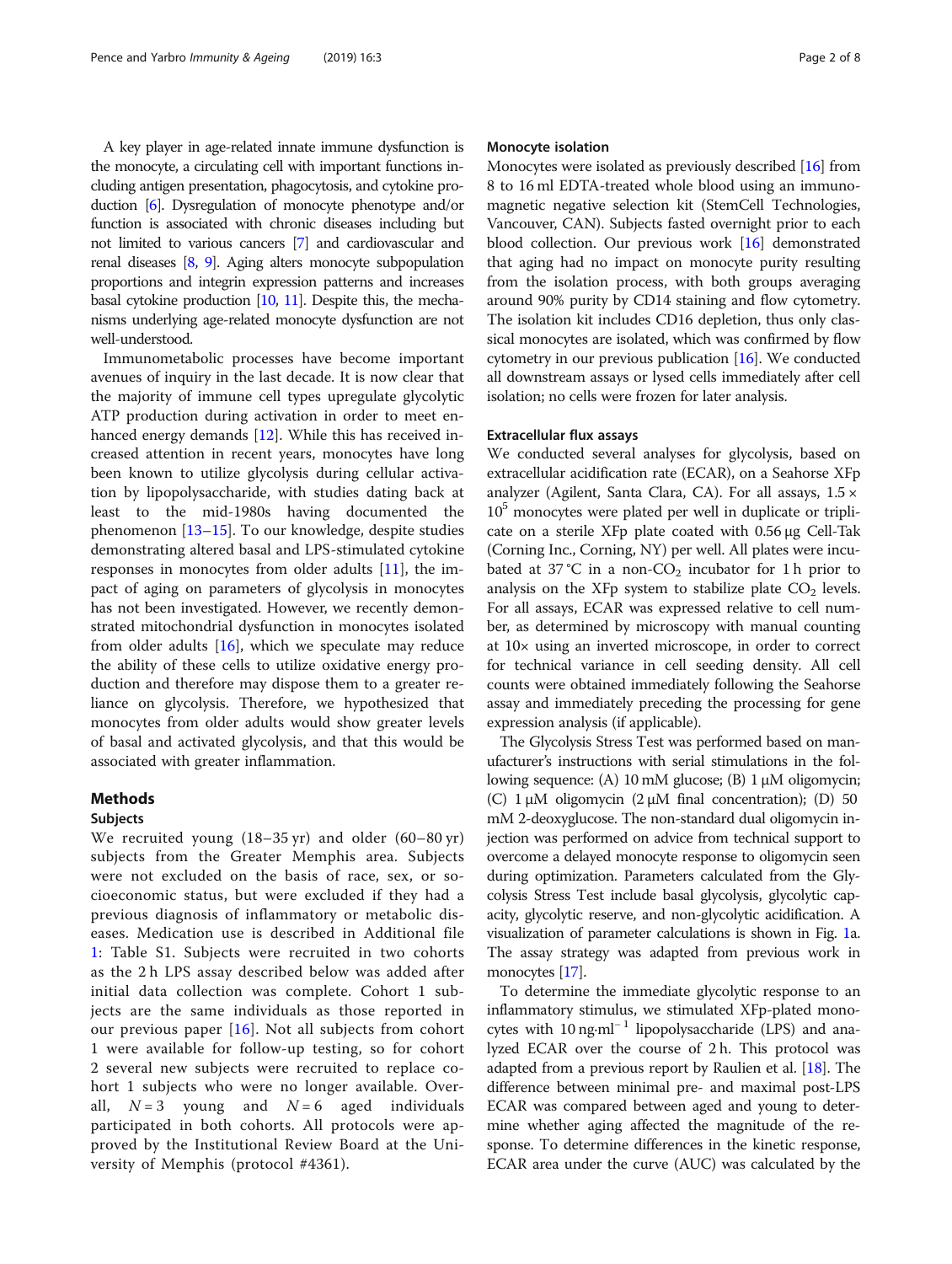

<span id="page-2-0"></span>

trapezoidal method. Following the assay, supernatants were removed, and cells were lysed with 100 μl Trizol (Thermo Fisher Scientific, Waltham, MA) per well and stored at -80

°C for later analysis of LPS-stimulated cytokine gene expression.

To determine if aging affected glycolysis in the longer term, we stimulated XFp-plated monocytes for 23 h with  $1$  ng⋅ml<sup>-1</sup> LPS. Following a subsequent 1 h CO<sub>2</sub> stabilization (i.e. at 24 h post-LPS), we analyzed ECAR on the XFp system, then removed supernatants, lysed cells with 100 μl Trizol per well, and stored lysates at -80 °C until analysis for cytokine gene expression.

## Cytokine expression

Cell lysates in Trizol from the 2 h and 24 h LPS incubation Seahorse assays were processed for RNA isolation using the Trizol method based on manufacturer's instructions. Isolated RNA was quantified by nanospectrophotometry on a Nanodrop Lite instrument (Thermo Fisher Scientific). For each sample, 0.5 μg RNA was reverse-transcribed to cDNA using a commercially-available kit (High-Capacity cDNA Reverse Transcription Kit, Thermo Fisher Scientific). Gene expression was determined between groups by quantitative real-time polymerase chain reaction (qPCR) on a QuantStudio 6 instrument (Thermo Fisher Scientific). For each sample, 25 ng (2 h LPS assay) or 4 ng (24 h LPS assay) of cDNA was assayed in duplicate using a TaqMan master mix (TaqMan Fast Advanced Master Mix, Thermo Fisher Scientific). Pre-validated primer/probe sets were purchased from Thermo Fisher Scientific. The specific gene expression assays were as follows: B2M (Hs00187842\_m1), IL1B (Hs01555410\_m1), TNF (Hs00174128\_m1), IL12A (Hs01073447\_m1), IL6 (Hs00174131 m1), IL10 (Hs00961622 m1). IL12A gene expression was low (average  $Ct > 30$ ) and is not reported.

#### Data analysis

All data were analyzed in R v. 3.3.3 (R Foundation for Statistical Computing, Vienna, AUT). Categorical demographic data (race, sex) were analyzed by Chi-square test. Continuous demographic and anthropometric data (age, height, weight, body mass index) were analyzed by independent-samples T test between young and older subjects. Glycolysis stress test parameters, the magnitude and AUC kinetic responses for the 2 h LPS stimulation, and cytokine gene expression for the 2 h LPS assay were analyzed by independent-samples T test between young and older subjects. Longer-term 24 h LPS responses were measured by two-way factorial analysis of variance in a  $2 \times 2$  (stimulation condition  $\times$  group) design. Data analyzed by independent samples T test had equal variance by Levene's test. A significance level of  $p < 0.05$  was used for all tests. Reported results are mean ± SEM.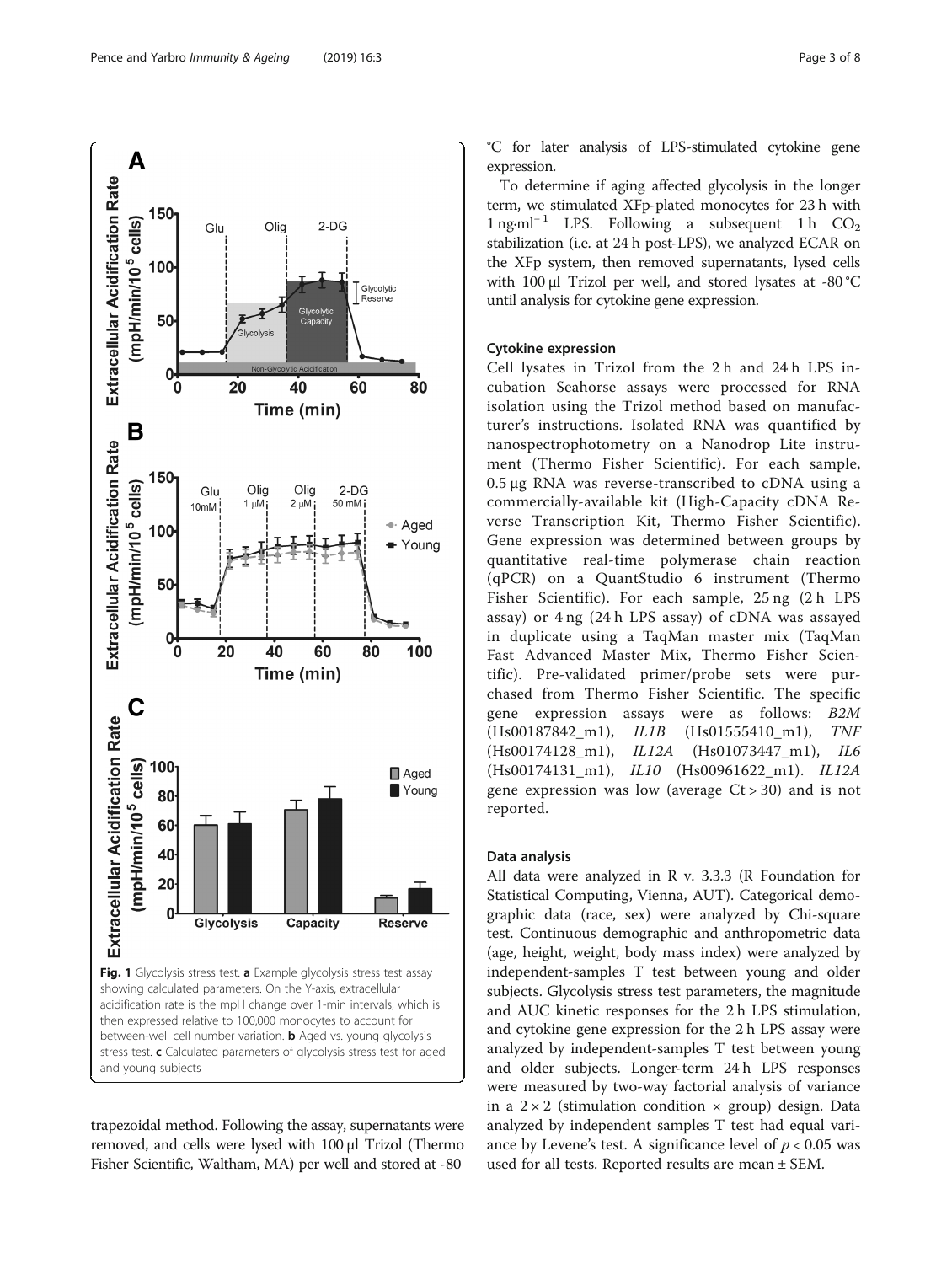## Protocol availability

Step-by-step protocols for Seahorse-based assays [[19](#page-7-0)–[21](#page-7-0)] and for monocyte isolation [\[22\]](#page-7-0) are available at protocols.io.

## Results

## Data availability

The datasets and analytical scripts supporting the conclusions of this article are available in the FigShare repository [[23\]](#page-7-0).

## Subject characteristics

Subject demographic and anthropometric data are shown in Table 1. In both cohorts of subjects, groups differed significantly on age as expected, but did not differ significantly on other demographic or anthropometric measures.

### Extracellular flux assays and cytokine expression

To determine the effect of aging on parameters of glycolysis absent stimulation, we conducted a Seahorse

Table 1 Demographic and Anthropometric Characteristics of Subjects

| Cohort 1                          |                                  |                                  |                      |
|-----------------------------------|----------------------------------|----------------------------------|----------------------|
|                                   | Aged $(N = 9)$                   | Young $(N = 9)$                  | Prob                 |
| Age, yr. (range)                  | $65.0 \pm 1.2$ (61-71)           | $25.7 \pm 1.9$ (18-33)           | p < 0.001            |
| Height, cm<br>(range)             | $176.7 \pm 3.0$ (164-<br>192)    | $169.2 \pm 4.1$ (157-<br>189)    | $p = 0.166$          |
| Weight, kg<br>(range)             | $79.6 \pm 3.6$ (57-93)           | $77.3 \pm 8.6$ (48-129)          | $p = 0.814$          |
| BMI, $kg/m2$<br>(range)           | $25.5 \pm 1.1$ (20-32)           | $26.4 \pm 1.9$ (19-36)           | $p = 0.688$          |
| Female, N (%)                     | 4(44)                            | 5(56)                            | $p = 0.637$          |
| White, N (%)                      | 5(56)                            | 6(67)                            |                      |
| Black, N (%)                      | 4(44)                            | 2(22)                            | Race: $p =$<br>0.415 |
| Hispanic, N (%)                   | 0(0)                             | 1(11)                            |                      |
| Cohort 2                          |                                  |                                  |                      |
|                                   | Aged $(N = 9)$                   | Young $(N = 11)$                 | Prob                 |
| Age, yr. (range)                  | $66.6 \pm 1.4$ (60-72)           | $27.5 \pm 1.3$ (20-34)           | p < 0.001            |
| Height, cm<br>(range)             | $173.8 \pm 3.0$ (163.0-<br>191.0 | $169.8 \pm 3.2$ (155.0-<br>191.0 | $p = 0.375$          |
| Weight, kg<br>(range)             | $77.3 \pm 4.0$ (54.4-<br>99.8    | $74.8 \pm 7.5$ (43.4-<br>133.8)  | $p = 0.789$          |
| BMI, kg/m <sup>2</sup><br>(range) | $25.6 \pm 1.2$ (18.8-<br>31.6)   | $25.7 \pm 2.0$ (17.4-<br>36.7)   | $p = 0.980$          |
| Female, N (%)                     | 4(44)                            | 4(36)                            | $p = 0.714$          |
| White, N (%)                      | 7(78)                            | 4(36)                            |                      |
| Black, N (%)                      | 2(22)                            | 2(18)                            | Race: $p =$<br>0.059 |
| Asian, N (%)                      | 0(0)                             | 5(45)                            |                      |

Cohort 1: glycolysis stress test and 24 h LPS assays. Cohort 2: 2 h LPS assay. Yr, year; cm, centimeters; kg, kilograms; BMI, body mass index; N, number of subjects

Glycolysis Stress Test (Fig. [1a](#page-2-0)). Aging had no effect on responses to the serial injections (Fig. [1](#page-2-0)b) and did not alter calculated parameters (Fig. [1c](#page-2-0)) of glycolysis ( $p =$ 0.927), glycolytic capacity ( $p = 0.508$ ), or glycolytic reserve  $(p = 0.228)$ .

To determine the effect of aging on the immediate response to LPS, we stimulated monocytes for 2 h with  $10 \text{ ng-m}^{-1}$  LPS and analyzed ECAR and oxygen consumption rate (OCR) (Fig. [2a](#page-4-0) & b). Aging did not affect the magnitude of the ECAR response as calculated by the difference between maximal ECAR after LPS and ECAR at baseline  $(p = 0.640,$  Fig. [2c](#page-4-0)). Aging additionally did not affect ECAR kinetics as measured by AUC ( $p = 0.401$ , Fig. [2](#page-4-0)d) and did not affect the magnitude of the gene expression response to LPS (Fig. [2e](#page-4-0)) for  $IL1B$  ( $p =$ 0.520), IL6 ( $p = 0.365$ ), IL10 ( $p = 0.624$ ), or TNF ( $p = 0.180$ ). Although the OCR response was slightly higher across all time points in the aged group, this was not significant, and both groups showed the characteristic decrease in oxygen consumption after LPS stimulation (Fig. [2](#page-4-0)b).

To examine whether aging affects the duration of glycolytic activation, we stimulated monocytes with LPS for 23 h and measured ECAR following a 1 h non-CO<sub>2</sub> equilibration (Fig. [3](#page-5-0)a). LPS non-significantly increased ECAR ( $p = 0.096$ ) compared to medium. There was no effect of age ( $p = 0.401$ ) and no age  $\times$  condition interaction ( $p = 0.797$ ). Inflammatory gene expression at 24 h post-stimulation was increased in the LPS condition for *IL1B* ( $p = 0.002$ , Fig. [3b](#page-5-0)), *IL6* ( $p = 0.006$ , Fig. [3](#page-5-0)c), and IL10 ( $p = 0.002$ , Fig. [3](#page-5-0)d) and trended toward a decrease in TNF ( $p = 0.067$ , not shown). Additionally, there was a significant main effect of age for  $IL6$  ( $p = 0.024$ ) and near-significant main effects for  $IL1B$  ( $p = 0.052$ ) and IL10 ( $p = 0.070$ ) such that aged individuals had reduced expression of these genes. No significant age  $\times$  condition interactions were found for any measured genes.

#### **Discussion**

We have previously demonstrated that aging impairs mitochondrial respiratory capacity in classical monocytes [\[16\]](#page-7-0). Immune cells require increased ATP production to meet energy demands during activation or inflammation, for the purposes of cytokine production, chemotaxis, proliferation, and a host of other processes [\[12](#page-7-0)]. We hypothesized that this would increase the cellular demand for glycolysis and therefore drive increased inflammation, but in this study we demonstrated no aging effects on ex vivo basal glycolytic parameters or on ex vivo glycolytic activation by LPS either early (2 h) or later (24 h) after stimulation. Additionally, aging did not alter the early inflammatory response to LPS, but we did find a significant reduction in gene expression of interleukin (IL)-6 and near-significant reductions in gene expression of IL-1β and IL-10 in aged monocytes at 24 h post-LPS. Although immunometabolism is well-established as a field, its application to the field of aging is relatively new. The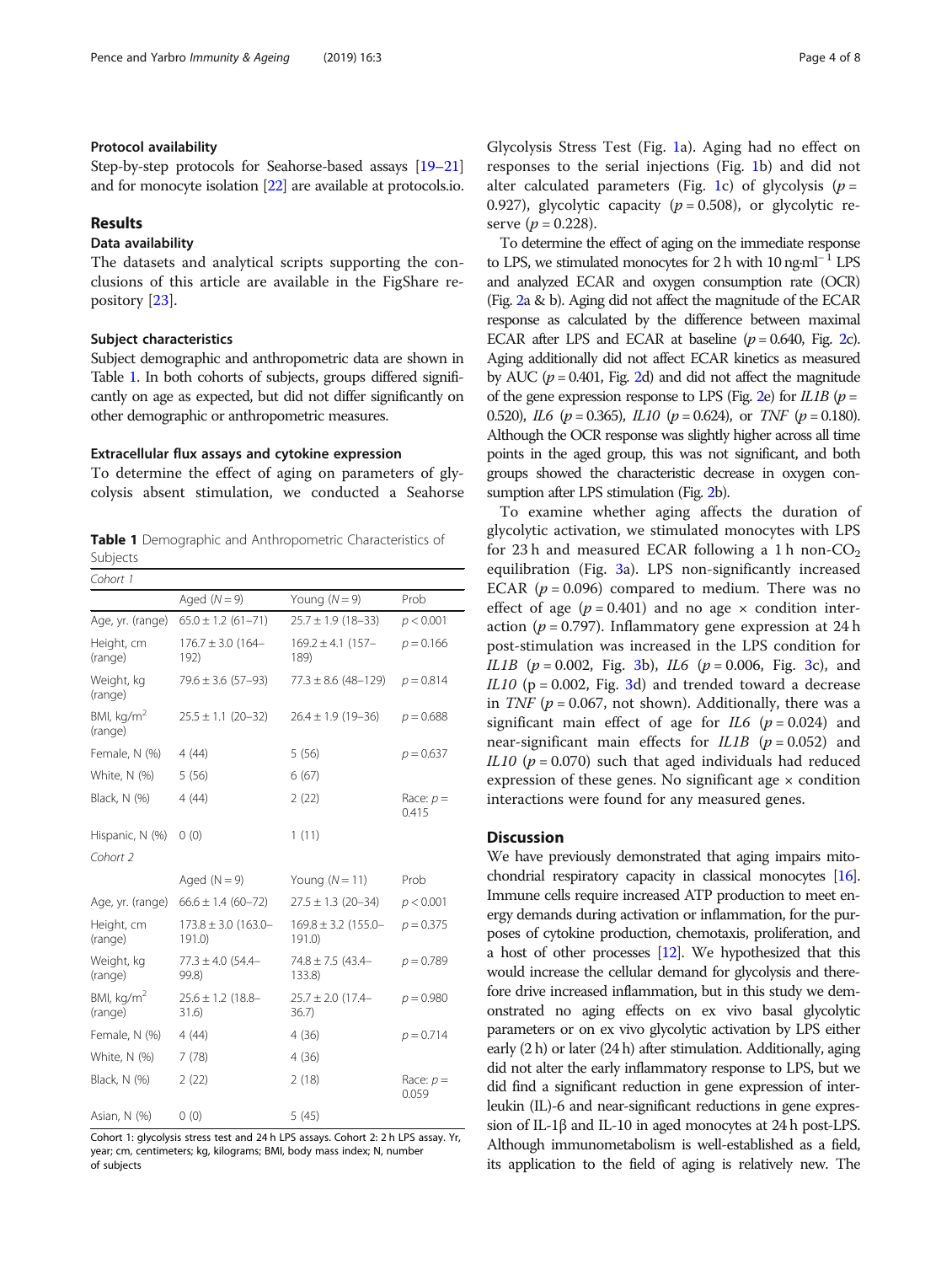<span id="page-4-0"></span>

effect of aging on increasing oxidative stress and reactive oxygen species generation is well-established as a pillar of aging [[24\]](#page-7-0) with obvious metabolic underpinnings, and the effect of altering metabolism through dietary means has been a recent area of interest in immunogerontology [[25\]](#page-7-0), but studies examining the direct aging effect on substrate metabolism in stimulated or unstimulated immune cells are still uncommon. We have reported reductions in mitochondrial respiratory capacity in classical monocytes [[16\]](#page-7-0), and naïve T cells from aged mice have been shown to have similar deficiencies [\[26](#page-7-0)]. Because many age-related changes such as epigenetic modifications and alterations in sirtuin activity have well-known metabolic linkages, and because metabolic alterations are known to effect immune cell phenotypic changes characteristic of the aging process, studies in this area are likely to be very important to extending our understanding of inflammaging and immunosenescence in the immediate future.

Previous studies examining cytokine production in monocytes during aging have had mixed results. Hearps et al. demonstrated that intracellular tumor necrosis factor (TNF)-α protein expression was increased after LPS treatment in aged subjects [\[11\]](#page-7-0), and Mariani et al. showed similar upregulation of CCL3 and CCL5 due to LPS stimulation of

monocytes in nonagenarians [\[27](#page-7-0)]. However, cytokine gene expression due to LPS stimulation of isolated monocytes from older adults has also been demonstrated to be reduced [[28,](#page-7-0) [29\]](#page-7-0), unchanged [\[30](#page-7-0)], or differentially-expressed based on cytokine measured [[31\]](#page-7-0) in several additional studies. These disparate findings may result in part from monocyte isolation strategy, in addition to other potential sources of variation such as subject number, population demographics, age ranges, etc.

Of note, our purification technique includes CD16 depletion and isolates only the classical monocyte subpopulation [[16](#page-7-0)], while many other studies use density-gradient centrifugation or other techniques which isolate all monocyte subpopulations. LPS reactivity varies by monocyte subset [[32](#page-7-0), [33\]](#page-7-0), and we and others have shown age-related alterations in monocyte subset frequency in humans [[11](#page-7-0), [16](#page-7-0), [34](#page-7-0), [35](#page-7-0)]. Because of this age-related increase in CD16+ monocyte proportions, our reported findings do not fully encapsulate the potential age-related effects on monocyte glycolytic responses. However, because purification strategy may bias LPS response measures, we argue that consideration of monocyte subpopulations in isolation is the most meaningful method to detecting relevant age-related changes in function and is an important characteristic to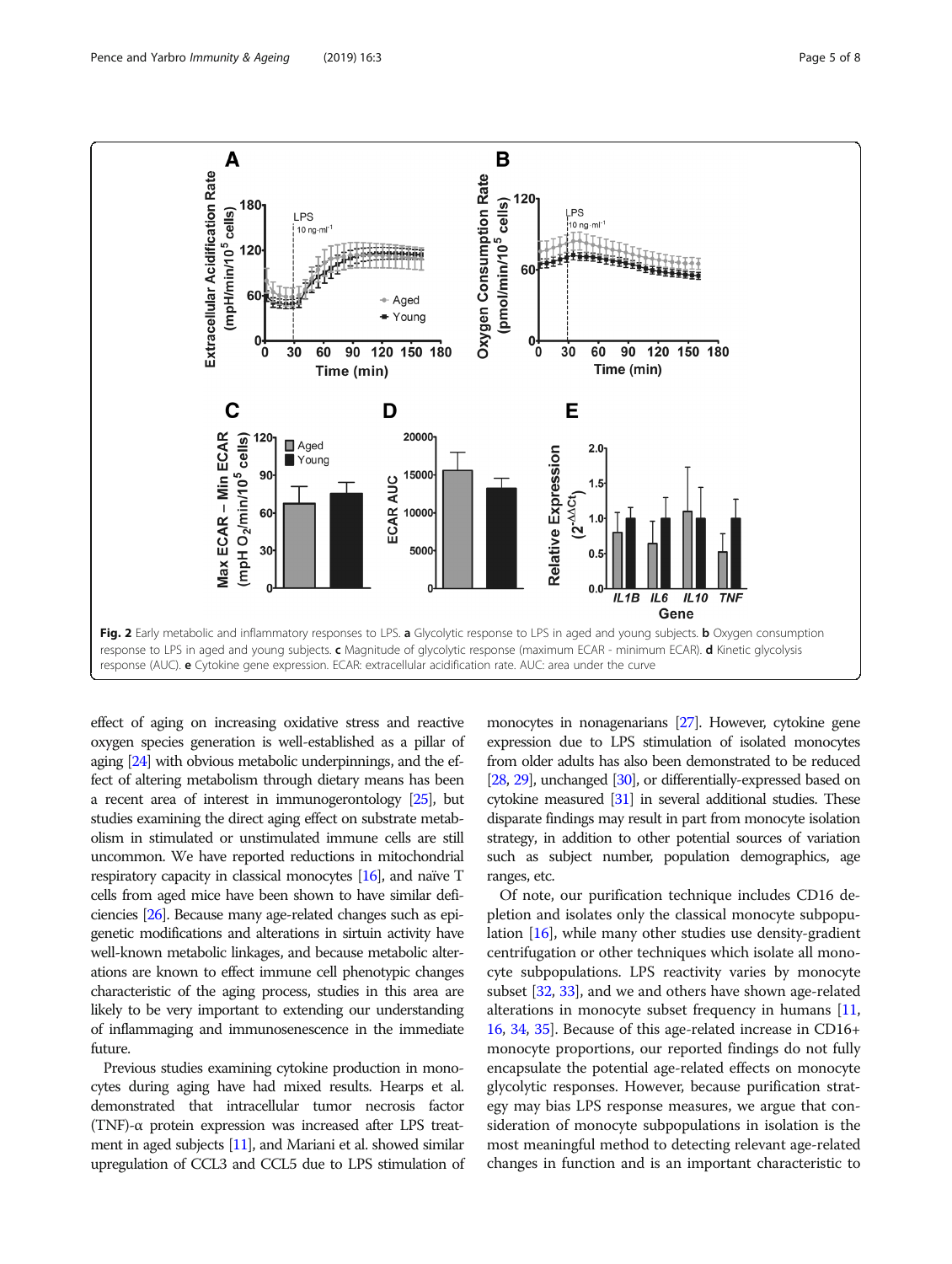<span id="page-5-0"></span>

consider when designing or evaluating studies on aging and human monocytes. Ultimately, the variable effects of LPS stimulation on aged monocyte responses in previous studies may be explained by purification strategies which yield all 3 subsets of monocytes, thereby biasing responses one way or another depending on subset frequency. To our knowledge our study is unique in that it is the first to study the effect of aging on LPS responses in a purified subset of monocytes, which is a considerable strength of our design but does not obviate the need for further study into the effect of aging on monocyte function in the intermediate and non-classical subsets.

Our study was limited to inflammatory stimulation with the toll-like receptor (TLR)-4 agonist LPS. Activation of monocytes by agonists targeting other pattern recognition receptors may show different effects. For example, aging has been observed to reduce TNFα and IL-6 expression by approximately half when monocytes are stimulated with the TLR1/2 agonist Pam3CSK4 [[36](#page-7-0)]. Recently, Pam3CSK4 was shown to induce different metabolic effects than LPS, with Pam3CSK4 upregulating and LPS downregulating oxidative phosphorylation [[37](#page-7-0)]. As such, although we demonstrated no aging effect on metabolism due to LPS stimulation in this study, investigations using different inflammatory stimuli may yield different results.

Several subjects in both the aged and young groups reported use of medications which may influence metabolic outcomes (Additional file [1](#page-6-0): Table S1). In cohort 2, two aged subjects reported statin use, while a single aged subject who participated in both cohorts reported using metformin and thyroid medication, albeit without a formal diabetes diagnosis. Several subjects in both the aged and young groups reported use of allergy medication, which have immunomodulatory properties. These medications may have altered our metabolic and inflammatory outcome measures, which is a limitation. We are underpowered to statistically detect differences due to medication use in this study, although the medications listed here appeared to have little effect on our study parameters upon cursory analysis. Older individuals who are not on at least one medication are not particularly common, and we suggest that our subject pool is representative of the typical aged population. Regardless, this represents a limitation that is not easily addressable in human aging research, as aging studies in either healthy or typical populations are mutually-exclusive but both beneficial. Confirmatory studies in rodent models may also partially address this limitation.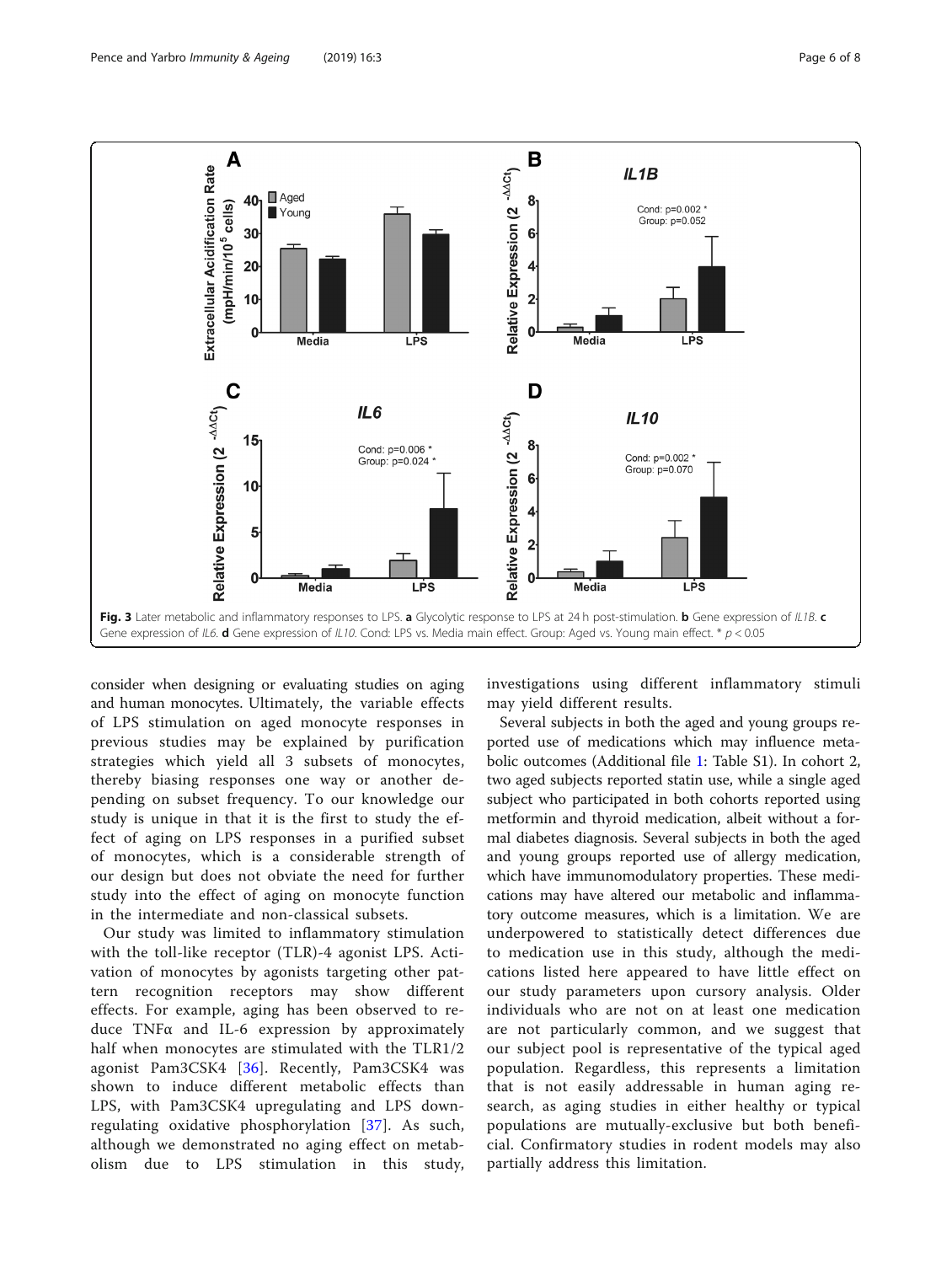<span id="page-6-0"></span>Because in our previous work we showed differences in mitochondrial respiration only under maximizing conditions (i.e. FCCP stimulation), we suggest that we did not detect differences in glycolysis because aged monocytes do not demonstrate significant impairments in metabolism during ex vivo stimulation, except when a severe stressor such as FCCP is applied. Our study is limited to ex vivo measures of metabolic and inflammatory functions, as well as to gene expression differences as the sole measure of inflammation. Although this is a common strategy, it necessarily isolates monocytes from their natural environment. Interestingly, although we found no changes in glycolysis at either immediate or later time points post-LPS, gene expression of several cytokines was reduced at the later time point. In many immune cells including monocytes and macrophages, glycolytic activation is critical to pro-inflammatory responses [\[12](#page-7-0)], so this was a somewhat unexpected finding. It is likely that downstream age-related effects such as epigenetic regulation of gene expression may be responsible for these seemingly glycolysis-independent effects, as aging is well-established to alter epigenetic signatures in immune cells [\[38\]](#page-7-0).

A recent comprehensive review of the effects of aging on monocytes and macrophages noted that the in vivo environment in aging may be more relevant to cellular function [[10](#page-7-0)]. For example, aged individuals have increased circulating IL-6 levels, and genetic ablation of IL-6 in aged mice resulted in a stronger inflammatory response in macrophages [[39\]](#page-7-0). However, given the difference in monocyte biology between mice and humans, this bears further study. A recent comprehensive proteomics study revealed large age-associated changes in a number of circulating factors, including several known to modulate myeloid cell function [[40\]](#page-7-0). Therefore, study of monocytes in their native environment, either in vivo or in culture using conditioned media, is likely to yield further insights into the effect of aging on monocyte function. Additionally, other outcomes related to monocyte function and inflammation, including reactive oxygen species production, phagocytosis, or chemotaxis, may be modulated by age-related changes in cellular metabolism and require further investigation.

## Conclusions

In summary, we demonstrated no effect of aging on ex vivo glycolytic metabolism of monocytes either under basal or LPS-stimulated conditions. Additionally, cytokine gene expression was unchanged at early timepoints post-LPS but was significantly or near-significantly decreased for IL-1β, IL-6, and IL-10 at a later (24 h) timepoint. Future research examining metabolic changes due to alternate pattern recognition receptor agonists is likely to yield additional insights, as are studies which better replicate in vivo conditions.

## Additional file

[Additional file 1:](https://doi.org/10.1186/s12979-019-0143-1) Table S1. Medication Use. (DOCX 12 kb)

## Abbreviations

AUC: area under the curve; ECAR: extracellular acidification rate; IL: interleukin; LPS: lipopolysaccharide; TLR: toll-like receptor; TNF: tumor necrosis factor

#### Acknowledgements

The authors would like to acknowledge the participants in this study.

#### Funding

The study was supported by an American Heart Association grant (18AIREA33960189) and by startup funds and a School of Health Studies Faculty Research Grant to BP.

#### Availability of data and materials

The datasets and analytical scripts generated and analyzed during the current study are available in the FigShare repository, [\[https://doi.org/](https://doi.org/10.6084/m9.figshare.c.4259708) [10.6084/m9.figshare.c.4259708](https://doi.org/10.6084/m9.figshare.c.4259708)].

#### Authors' contributions

BP conceived and designed the study. BP and JY collected the data. BP analyzed the data and drafted the manuscript. BP and JY revised the manuscript drafts. All authors read and approved the final manuscript.

#### Ethics approval and consent to participate

All study activities were approved by the Institutional Review Board at the University of Memphis (protocol #4361). Subjects provided informed consent and were free to withdraw at any time.

#### Consent for publication

Not applicable.

#### Competing interests

The authors declare that they have no competing interests.

## Publisher's Note

Springer Nature remains neutral with regard to jurisdictional claims in published maps and institutional affiliations.

#### Author details

<sup>1</sup>School of Health Studies, Memphis, TN 38152, USA. <sup>2</sup>Center for Nutraceutical and Dietary Supplement Research, University of Memphis, Memphis, TN 38152, USA. <sup>3</sup>304 Elma Roane Fieldhouse, University of Memphis, Memphis, TN 38152, USA.

### Received: 10 October 2018 Accepted: 21 January 2019 Published online: 26 January 2019

#### References

- 1. Vincent GK, Velkoff VA. The next four decades, the older population in the United States. Curr Popul Reports. 2010:P25–1138.
- 2. Franceschi C, Campisi J. Chronic inflammation (Inflammaging) and its potential contribution to age-associated diseases. J Gerontol Ser A Biol Sci Med Sci. 2014;69:S4–9.
- 3. Franceschi C, Bonafè M, Valensin S. Human immunosenescence: the prevailing of innate immunity, the failing of clonotypic immunity, and the filling of immunological space. Vaccine. 2000;18:1717–20.
- 4. Fulop T, Larbi A, Dupuis G, Le PA, Frost EH, Cohen AA, et al. Immunosenescence and inflamm-aging as two sides of the same coin: friends or foes? Front Immunol. 2018;8:1960.
- 5. Buford TW. (dis)trust your gut: the gut microbiome in age-related inflammation, health, and disease. Microbiome. 2017;5:80.
- 6. Yang J, Zhang L, Yu C, Yang XF, Wang H. Monocyte and macrophage differentiation: circulation inflammatory monocyte as biomarker for inflammatory diseases. Biomark Res. 2014;2(1). [https://doi.org/10.1186/2050-7771-2-1.](https://doi.org/10.1186/2050-7771-2-1)